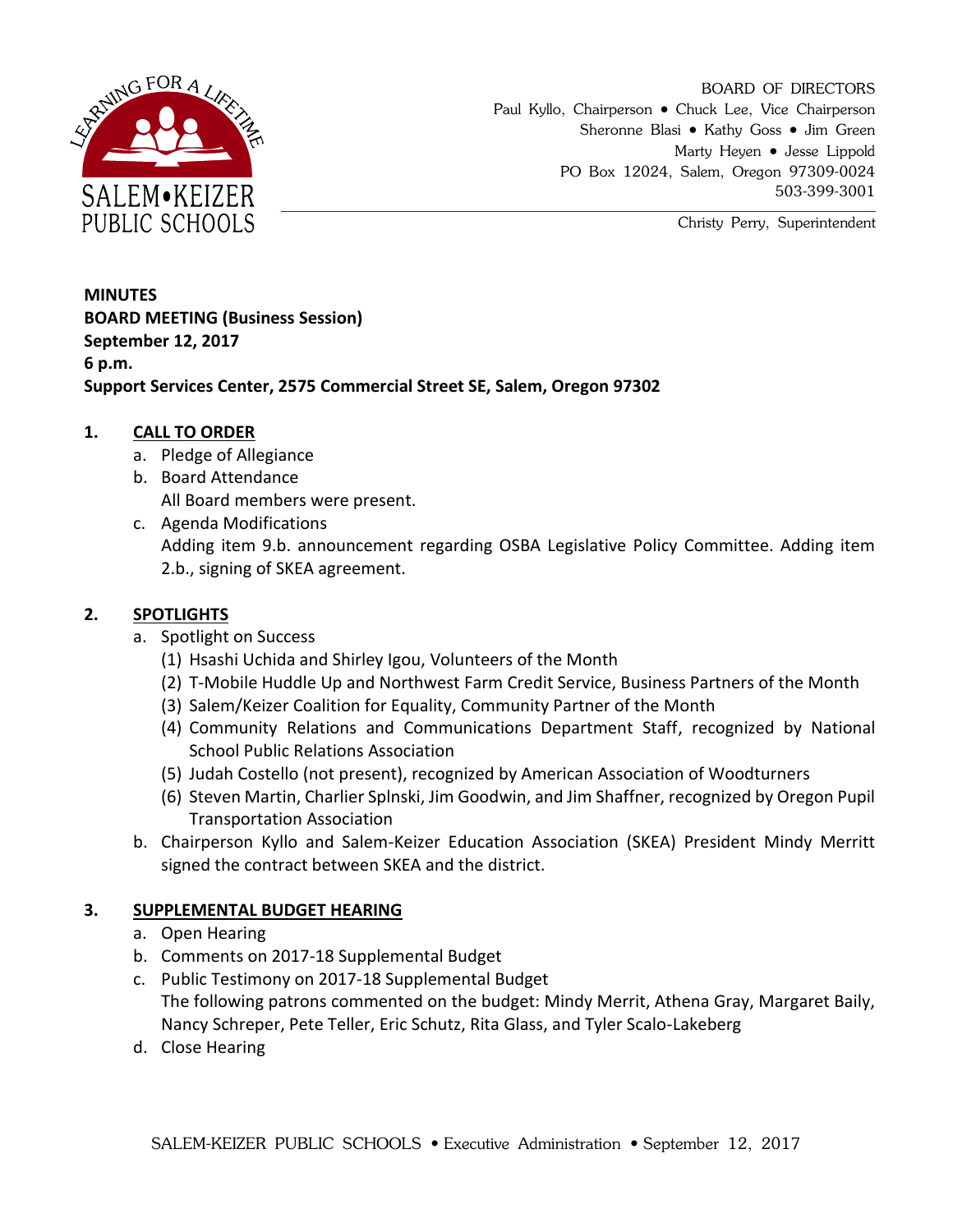## **4. PUBLIC COMMENT**

a. Public comment related to agenda items only Phil Decker and Levi Herrera addressed the Board regarding safe and welcoming schools.

## **5. ACTION ITEMS**

- a. Approval of Resolution No. 201718-1 Safe and Welcoming Schools Director Green moved and Director Lee seconded to adopt the Safe and Welcoming Schools resolution. The motion passed unanimously.
- b. Approval of Resolution No. 201718-2 Adopt 2017-18 Supplemental Budget Director Green moved and Director Lee seconded to approve Resolution No. 201718-2 to adopt the 2017-18 Supplemental Budget and make appropriations. The motion passed unanimously.
- c. Approval of Language Change and Corrections to Board Governance Equity Lens Director Green moved and Director Heyen seconded to adopt language changes and correction to the Equity Lens. The motion passed unanimously.

## **6. ADOPTION OF CONSENT CALENDAR**

- a. Adoption and Appropriation of Grant Budgets
- b. Personnel Actions

Director Green pulled adoption of the Grant Budgets from the Consent Calendar. Personnel Actions were approved unanimously. Director Green commented on Grants Budgets concerning McNary that it would be good to look at ways to have all high schools have the same kind of opportunities. Director Green then moved, seconded by Director Lippold, to approve the Grants Budgets. The motion passed unanimously.

# **7. READINGS**

a. None

# **8. REPORTS**

a. Monitoring Report: Executive Limitation 3, Relationships with Students, Parents, and Community

Superintendent Perry reported that EL reports will be more detailed than in the past. She noted she continues to have ongoing partnerships and relationships with external stakeholders, further noting that safe and welcoming schools is part of this report as well. We are changing student advisory committee this week, redesigned and facilitated out of our Office of Student Equity, Access & Advancement. She also talked about a new pending section in EL reports, which will provide the Board with ongoing updates. The Board unanimously accepted the report.